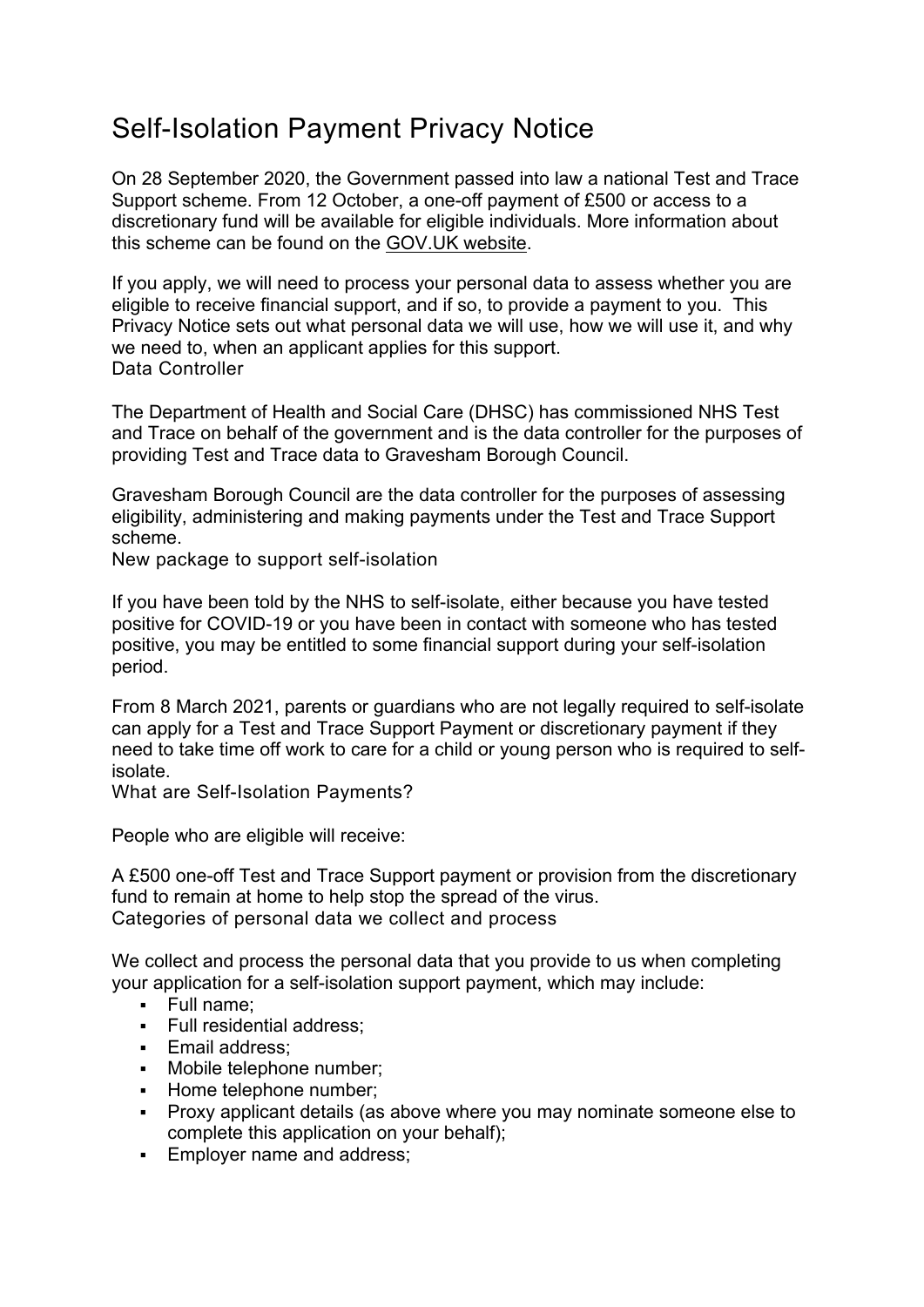- NHS notification number (the unique reference you will be given by NHS Test and Trace Service to self-isolate);
- Bank account details:
- Your National Insurance Number;
- Proof of self-employment e.g. recent business bank statement (within the last two months), most recent set of accounts or evidence of self-assessment

For applications from parents or guardians who need to take time off work to care for a child or young person who is legally required to self-isolate, this may include:

- **Their child's name:**
- **Their child's age:**
- Their child's main address:
- Their child's education or care setting and year group. This should include contact details for the setting (at least one of an email address and/or phone number);
- **Their child's first day of self-isolation;**
- Whether their child has an Education, Health and Care Plan to support applications from parents and guardians of young people between 16 and 25 who have additional support needs

Source and categories of personal data

We will obtain data from the NHS Test and Trace Service to confirm that you have either tested positive for COVID-19 or you have been in close contact with someone who has tested positive for COVID-19. As this data is related to your health it is referred to as 'special category data'.

You or your nominated representative will also provide us with additional personal data in relation to your application for a Self-Isolation Payment. What we use your personal data for

We will carry out checks with the NHS Test and Trace Service and the Department for Work and Pensions (DWP), your child's education or care setting, for verification purposes, Her Majesty's Revenue and Customs (HMRC), for tax and National Insurance purposes, and potentially with your employer in validating your application.

Information relating to your application will also be sent to the DHSC to help understand public health implications, allow us to carry out anti-fraud checks and determine how well the scheme is performing.

Information about your application may be shared with other Gravesham Borough Council service areas and the DWP for the prevention and detection of fraud.

We will not share this data with other organisations or individuals outside of Gravesham Borough Council for any other purpose.

We will provide information to HMRC in relation to any payments we make because Self-Isolation Payments are subject to tax. If you are self-employed, you will need to declare the payment on your self-assessment tax return.

To validate your bank account details, we need to share relevant information you've given us with TransUnion. This will be used to ensure your support payment is paid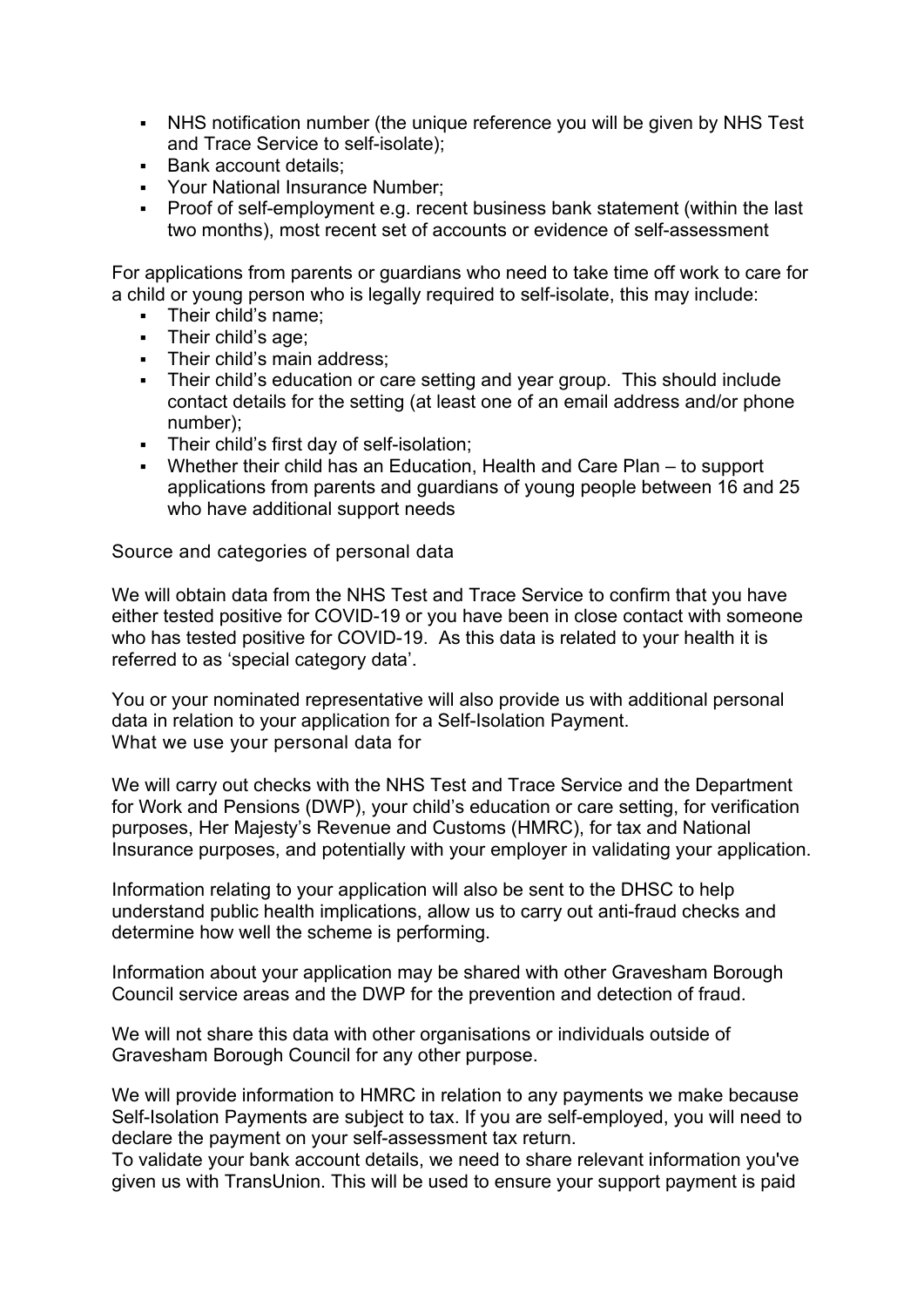to the correct bank account and to help prevent fraudulent use of support payments. This is not a credit check and won't impact your credit rating. For more information on how TransUnion may use your data, please visit [https://www.transunion.co.uk/legal-information/privacy-centre.](https://www.transunion.co.uk/legal-information/privacy-centre)

Our lawful basis for processing the personal data

We must have a legal basis to process your personal data. Our lawful basis in the processing that we'll undertake in assessing your eligibility for, and in making any self-isolation payment to you, is based on a legal obligation.

Where we use personal information to confirm that someone is eligible for a selfisolation payment, the sections of the law that apply are:

- GDPR Article  $6(1)(e)$  processing is necessary for the performance of a task carried out in the public interest or in the exercise of official authority vested in the controller
- GDPR Article  $9(2)(i)$  processing is necessary for reasons of public interest in the area of public health, such as protecting against serious cross-border threats to health or ensuring high standards of quality and safety of healthcare;
- Data Protection Act 2018 Schedule 1 Part 1 (2) health or social care purposes

Separately, we have special permission from the Secretary of State for Health and Social Care to use confidential patient information without people's consent for the purposes of diagnosing, recognising trends, controlling and preventing, and monitoring and managing communicable diseases and other risks to public health.

This is known as a 'section 251' approval and includes, for example, using your test results if you test positive for COVID-19 to start the contact-tracing process.

The part of the law that applies here is section 251 of the National Health Service Act 2006 and Regulation 3 of the associated Health Service (Control of Patient Information) Regulations 2002.

You can find more information on this via the [NHS Contact Tracing Privacy Notice.](https://contact-tracing.phe.gov.uk/help/privacy-notice) Data Processors and other recipients of your data

These are the recipients with which your personal data is shared:

- Her Majesty's Revenue and Customs (HMRC) for tax and National insurance purposes;
- Your employer for verification checks purposes;
- **TransUnion to validate bank details:**
- Judicial Agencies e.g. Courts;
- **Police:**
- **Contractors providing IT services.**

International Data Transfers and Storage

All data is stored within the United Kingdom and European Economic Area (EEA). It is not transferred outside of these areas. Personal data disposal and retention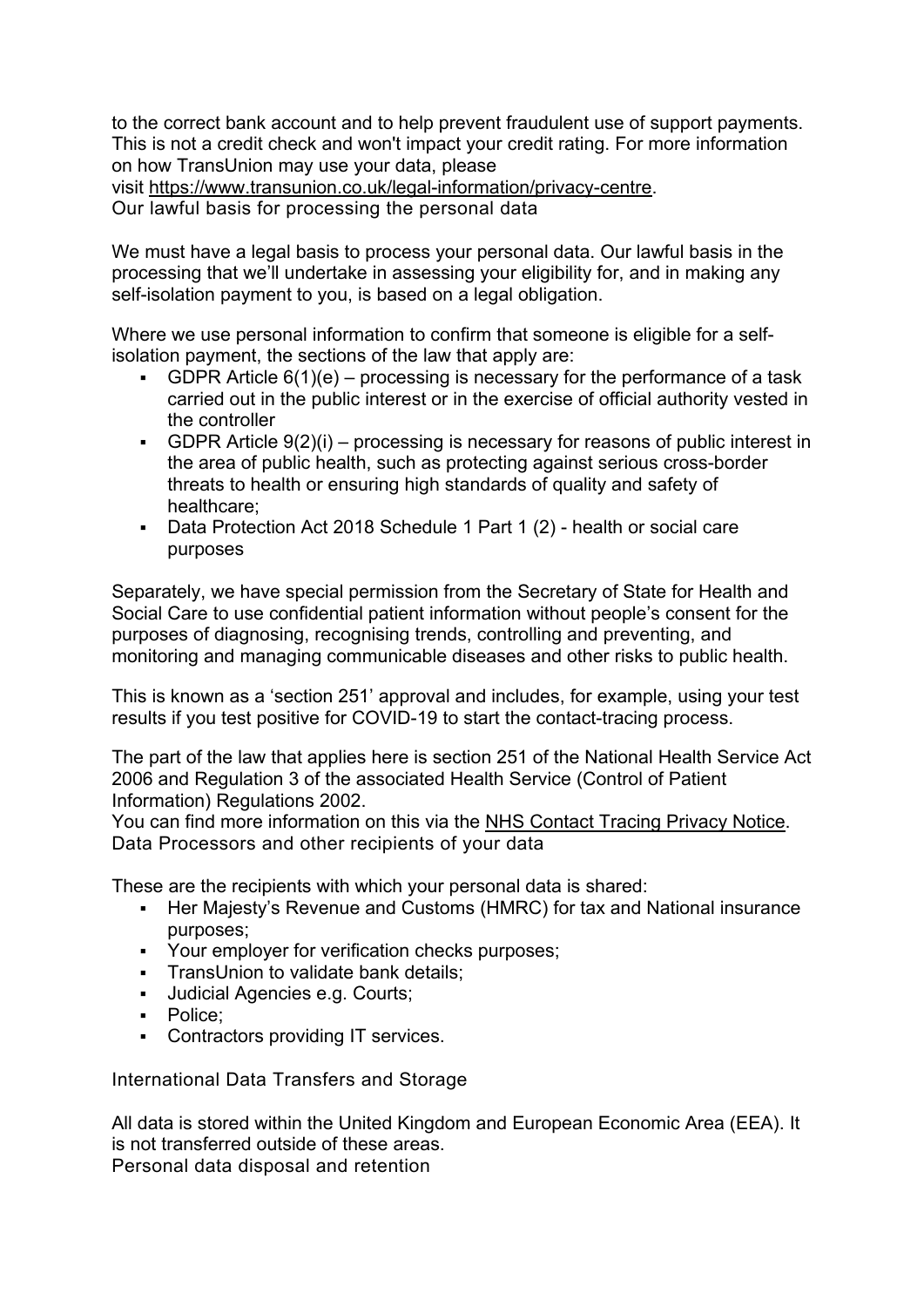We will only keep your personal data for as long as it is needed for the purposes of the COVID-19 emergency, and for audit and payment purposes. Cookies

Cookies are small text files that are placed on your browser. To see how we use cookies, see the [cookies section on our website.](https://pre.gravesham.gov.uk/website-information/privacy/4) Your rights as a data subject

By law, you have a number of rights as a data subject and this does not take away or reduce these rights. Your rights under the EU General Data Protection Regulation (2016/679) and the UK Data Protection Act 2018 applies.

All information is processed in accordance with Gravesham Borough Council's [data](https://pre.gravesham.gov.uk/downloads/file/90/data-protection-policy-accessible-)  [protection policy.](https://pre.gravesham.gov.uk/downloads/file/90/data-protection-policy-accessible-)

These rights are:

- 1. Your right to get copies of your information you have the right to ask for a copy of any information about you that is used.
- 2. Your right to get your information corrected you have the right to ask for any information held about you that you think is inaccurate, to be corrected
- 3. Your right to limit how your information is used you have the right to ask for any of the information held about you to be restricted, for example, if you think inaccurate information is being used.
- 4. Your right to object to your information being used you can ask for any information held about you to not be used. However, this is not an absolute right, and we may need to continue using your information, and we will tell you if this is the case.
- 5. Your right to get information deleted this is not an absolute right, and we may need to continue to use your information, and we will tell you if this is the case.

If you are unhappy or wish to complain about how your personal data is used as part of this programme, you should contact Gravesham Borough Council in the first instance,

If you are still not satisfied, you can complain to the Information Commissioners Office. Their website address is [www.ico.org.uk](http://www.ico.org.uk/) and their postal address is: Information Commissioner's Office

Wycliffe House Water Lane Wilmslow Cheshire SK9 5AF **Security** 

We use appropriate technical, organisational and administrative security measures to protect any information we hold in our records from loss, misuse, and unauthorised access, disclosure, alteration and destruction. We have written procedures and policies which are regularly audited, and the audits are reviewed at senior level.